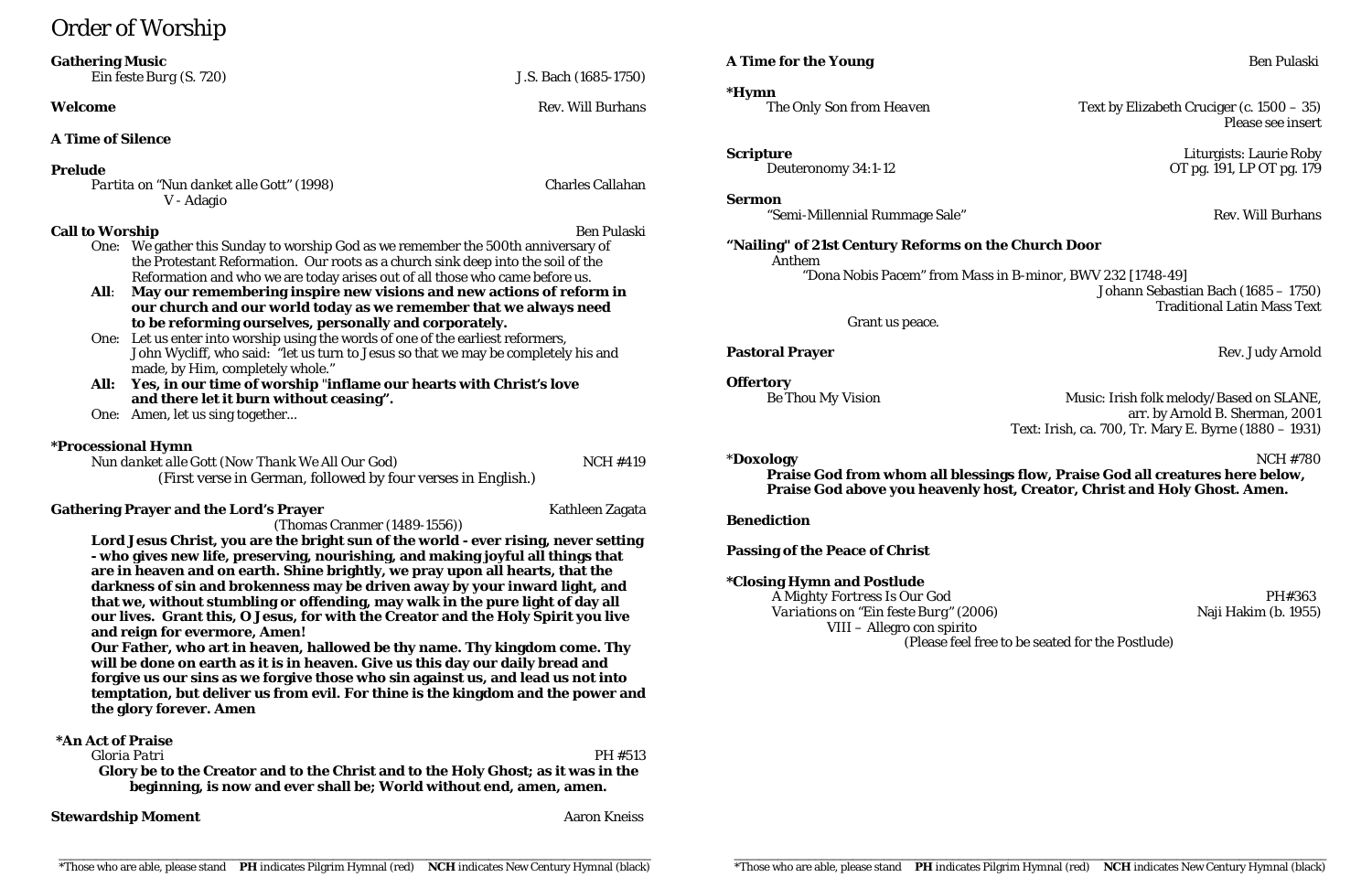# Today's Worship Service

# **Sanctuary Flowers**

Today's Chancel flowers are given to the glory of God, and in loving memory of our parents Warren and Mildred Bernhardt, given by the Bernhardt-Puzzanghera family. The Narthex flowers are given in memory of our parents Joseph and Marie Puzzanghera, by the Bernhardt-Puzzanghera family.

### **Reformation Luncheon**

Please join us after worship today in Chidley Hall for a celebratory lunch for the 500th year anniversary of the Reformation. You will have an opportunity to meet Martin Luther himself, and ask him any questions that have arisen for you during our series this fall. Sausages and other treats from Karl's Deli will be served , as well as a modest amount of beer since Martin Luther's wife, Katharina Von Bora, ran a family Brewery to help provide for their family.

# Meet Our Church

**First Congregational Church in Winchester, UCC,** *An Open and Affirming Congregation* 21 Church Street, Winchester, MA 01890 781-729-9180 **www.fcc -winchester.org**

We are a Christ-centered, nurturing community: growing in faith, serving in love, welcoming all with joy.

The Congregation, Ministers To The World Rev. William Burhans, Lead Pastor Rev. Ms. Judith B. Arnold, Associate Pastor Ms. Kathleen Zagata, RN, MS, CS, Minister of Congregational Health & Wellness Ms. Jane Ring Frank, Minister of Music & Worship Arts Mr. Ben Pulaski, Minister of Faith Formation: Children & Youth Ms. Sarah Marino, Office Manager Mr. Tyler Campbell, Sexton Mr. Jeffrey Mead, Organist Rev. Dr. Kenneth Orth, Pastoral Counselor (Affiliate)

# **October 2 9 , 2017**

Reformation Sunday 10:00 Worship Service

# Welcome!

We are happy you have joined us today for worship. We hope that in the coming hour of quiet, song, prayer, sacred scripture, and communal gathering, you will awaken more fully to God's presence in your life and the world around us.

#### **Restrooms**

Restrooms are located down the stairs as you first enter the front doors of the church.

#### **Accessibility**

Listening devices are available in the back of the sanctuary for the hearing impaired. An after-worship coffee hour is held in Chidley Hall on the bottom floor of the church building. An elevator is located out the doors to the right of the front chancel area and down the hall. Please ask a greeter if you need assistance.

#### **Childcare**

Children are always welcome in the sanctuary! We appreciate the sounds of little ones among us. If you'd prefer, there is a professionally staffed nursery on the floor beneath the sanctuary. Ask a greeter if you need help finding it.

#### **Family Room**

There is also a comfortable room with water, sofas, chairs, carpet and an audio link to the service for when you need more room to attend to your family. It is located just outside the doors to the right of the front chancel area.

#### **Children (Stepping Stones) and Youth Church School**

Classes for children and youth in pre-k through 12th grade are taught during worship. Families begin the worship service together in the sanctuary. Children are then invited to join us at the front (if they are comfortable) for the Time for the Young. Afterwards, the children and youth are led to their classrooms by their teachers.

#### **Get connected!**

Please tell us about yourself and/or request a prayer by filling out a Welcome/Prayer Request Card found in each pew and place it in the offering plate when it passes. We look forward to getting to know you at Coffee Hour, held downstairs immediately following the service. You can also learn more about our community through our website and Facebook page: **www.fcc -winchester.org facebook.com/fccwucc Text FCCW to 22828 to join our email list**